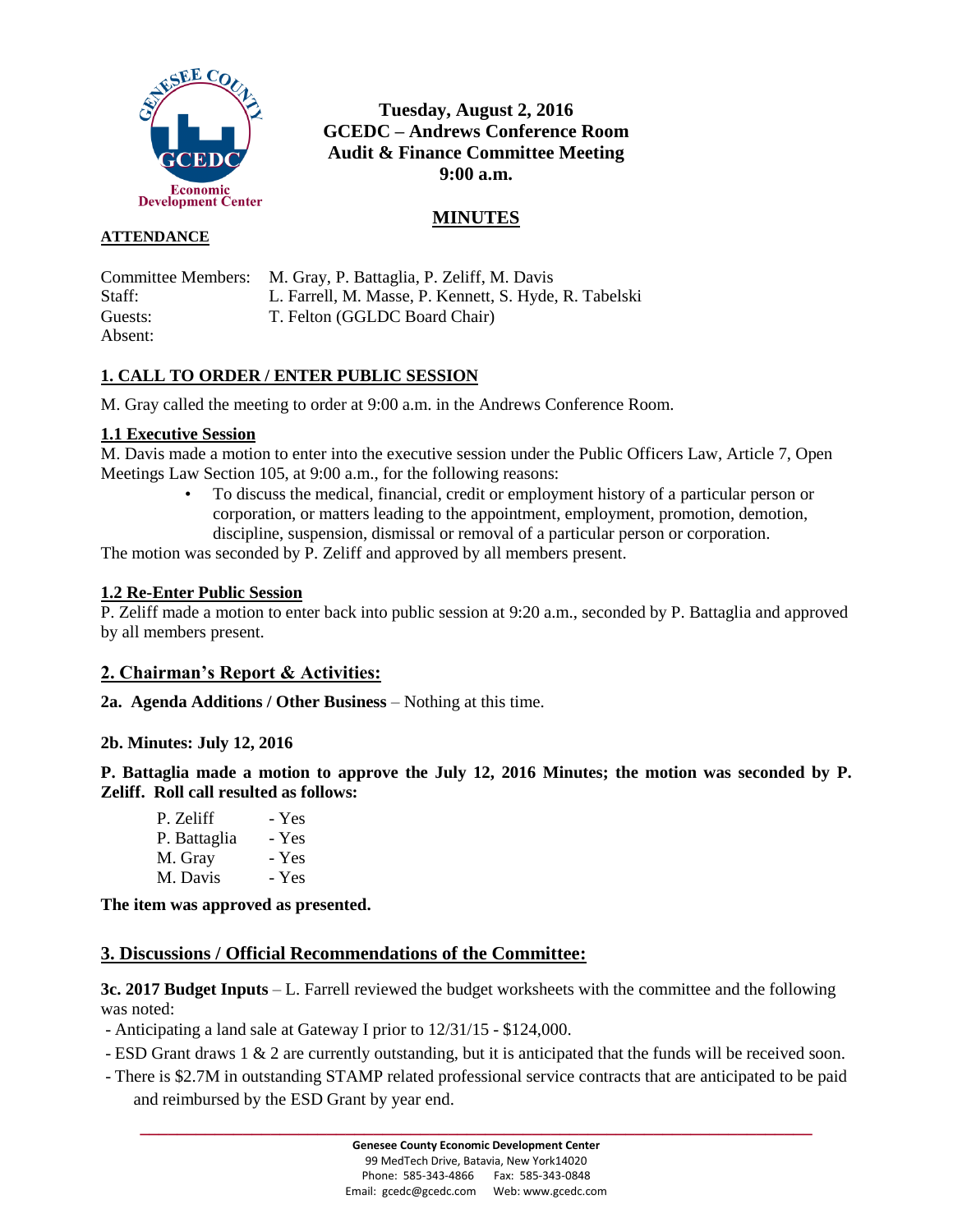- It is anticipated that the land for Leroy Park will be purchased by year end using funds from RLF #1 to temporarily cover the expense until ESD grant funds can be drawn down to reimburse.
- Neither the cash projections nor the budget include activity related to 1366 Technologies. A separate overlay will be presented that accounts for all payments that will be received along with a plan for expending these funds.
- Both the budget and cash flow statements were approached conservatively.
- The budget currently shows an accrual basis loss, but L. Farrell has a couple of ideas to fill the gap.
	- o There is a potential land sale at Gateway I that could cover the loss.
	- o Unrestricted RLF funds could be used to cover the loss.
	- o If 1366 closes, related project participation fees could cover the loss.
	- o An increased grant from the GGLDC could cover the loss.
- Budgeted for the same level of contribution from Genesee County as in 2016.
- Project participation fee revenue projects 1 major project (over \$10M) and 10 projects under \$10M.

L. Farrell will continue to work through the budget and bring it back to the committee for final approval.

**3a. June 2016 Financial Statements** – L. Farrell presented the June Financial Statements to the Committee and noted the following:

- Collected the final half of Alpina's project participation fee.
- A large portion of the employer contribution to employee HSA accounts is made at the beginning of the year.
- A majority of the unemployment insurance is paid at the beginning of the year.
- Insurance is paid in advance and should be within budget by year end.
- Dues and Subscriptions include Greater Rochester Enterprise (\$50K) and Invest Niagara (previously Buffalo Niagara Enterprise) (\$12.5K).
- Marketing expenses are not evenly distributed throughout the year, but are tracked to ensure that expenses are within budget when paid.
- Allowance for Bad Debt is being increased by \$10K, to be recognized evenly throughout the year.
- RLF #1 has 3 active loans. The loan receivable from Savage IO remains in collections.
- RLF #2 has 2 active loans.
- Unbudgeted expenses correspond with unbudgeted grant income.
- All expenditures are in line with the budget except where noted.

**P. Battaglia made a motion to recommend approval of the June Financial Statements; the motion was seconded by M. Gray. Roll call resulted as follows:**

| P. Zeliff    | - Yes |
|--------------|-------|
| P. Battaglia | - Yes |
| M. Gray      | - Yes |
| M. Davis     | - Yes |

**The item was approved as presented.**

**3b. John Jakubowski Contract –** M. Masse asked the committee to recommend approval of a contract with John Jakubowski for workforce development services from August 15, 2016 through August 14<sup>th</sup>, 2017 not to exceed \$29,800 in total between the GCEDC and the GGLDC.

**\_\_\_\_\_\_\_\_\_\_\_\_\_\_\_\_\_\_\_\_\_\_\_\_\_\_\_\_\_\_\_\_\_\_\_\_\_\_\_\_\_\_\_\_\_\_\_\_\_\_\_\_\_\_\_\_\_\_\_\_\_\_\_\_\_\_\_\_\_\_\_\_**